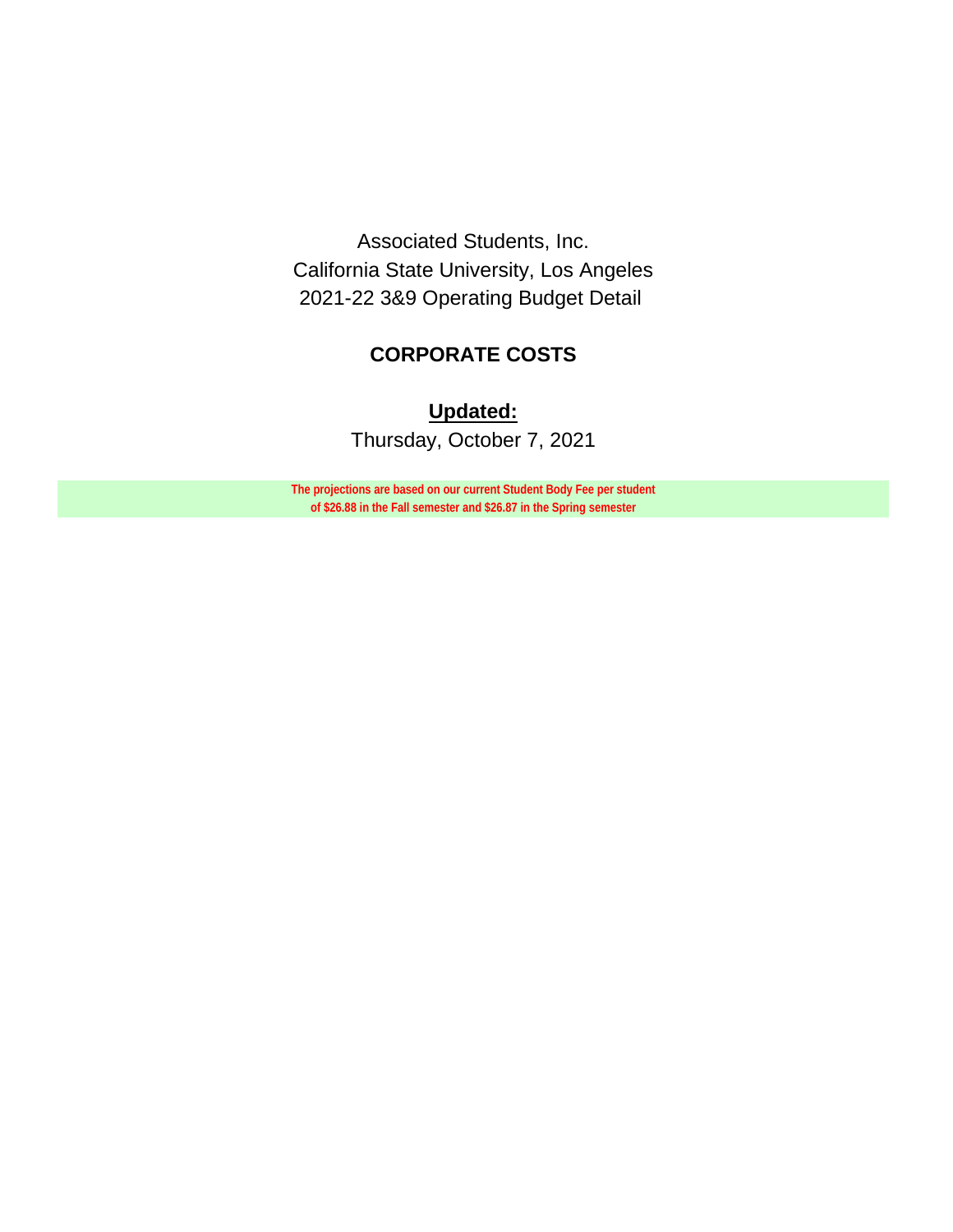**Account 607010 00001 783000**

### **TECHNOLOGY - Equipment**

 *This line-item address the organizations technology needs via computer purchases, copier and printers.* 

## **- Desktop Computer Systems (Administration) - Next refresh required Fall 2026**

|                              |     |        |                                                                                                                                                | Total |     |    | \$24,871.00 |
|------------------------------|-----|--------|------------------------------------------------------------------------------------------------------------------------------------------------|-------|-----|----|-------------|
| Printer                      | \$. | 450.00 | X                                                                                                                                              | 1     | $=$ | \$ | 450.00      |
| - Printer (Administration) - |     |        |                                                                                                                                                |       |     |    |             |
| 3 Laptop for Full-time Staff |     |        | Χ                                                                                                                                              | 3     | $=$ |    | \$7,382.55  |
|                              |     |        |                                                                                                                                                |       |     |    |             |
|                              |     |        |                                                                                                                                                |       |     |    |             |
| 13 Desktop Computers         |     |        | X                                                                                                                                              | 13    | $=$ |    | \$17,038.45 |
|                              |     |        | \$1,310.65<br>4 - Full-Time Staff; 6 Executives; 3 Student Staff<br>- Laptops (Administration) - Next refresh required Fall 2026<br>\$2,460.85 |       |     |    |             |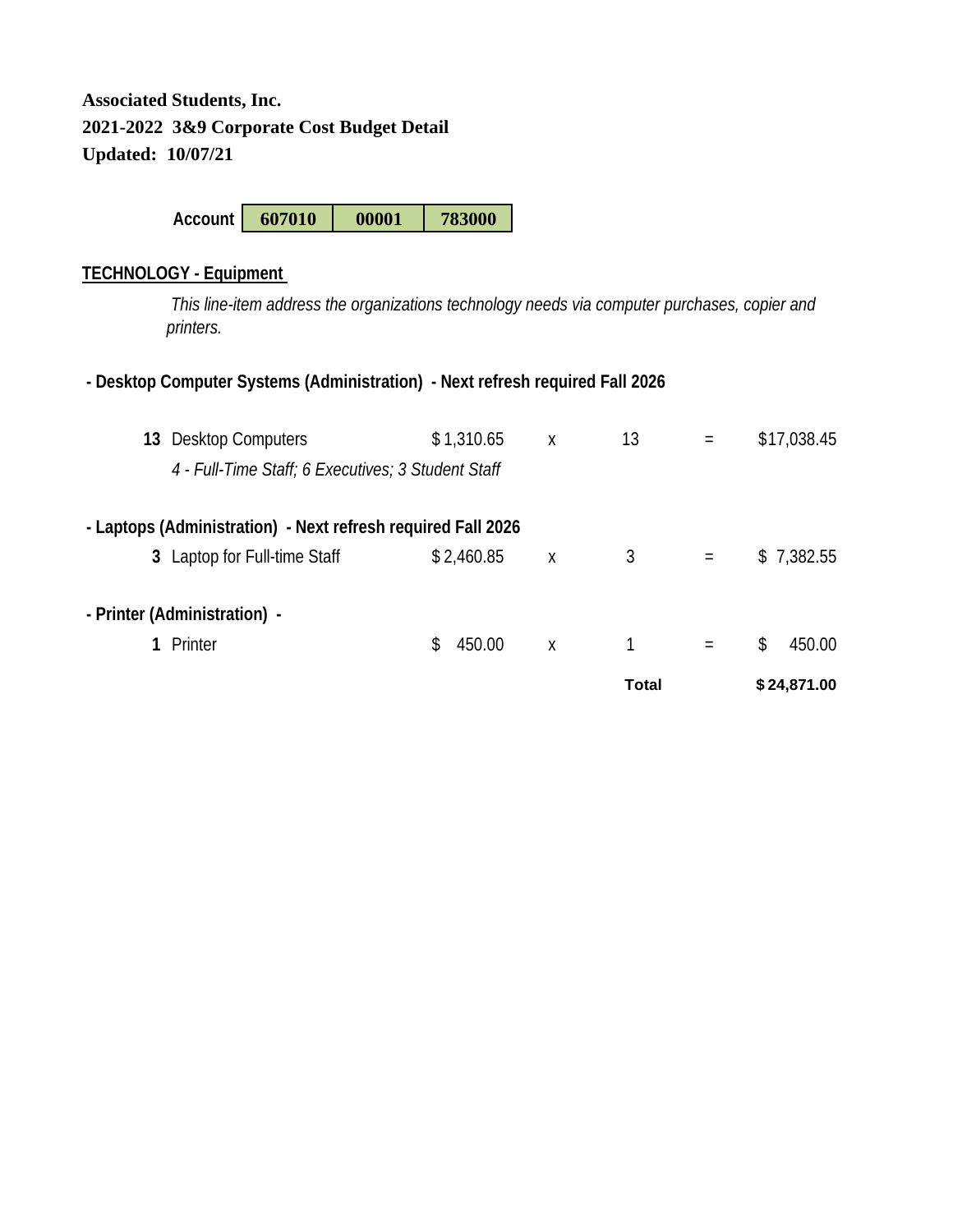## **BANK CHARGES**

*Monthly services (statements, canceled checks, and new checks)*

|                     | Account 660944 | 00001 | 780000 |              |          |            |
|---------------------|----------------|-------|--------|--------------|----------|------------|
| <b>Bank Charges</b> |                | 12    | months | $\mathbf{X}$ | \$100.00 | \$1,200.00 |
| <b>Grand Total</b>  |                |       |        |              |          | \$1,200.00 |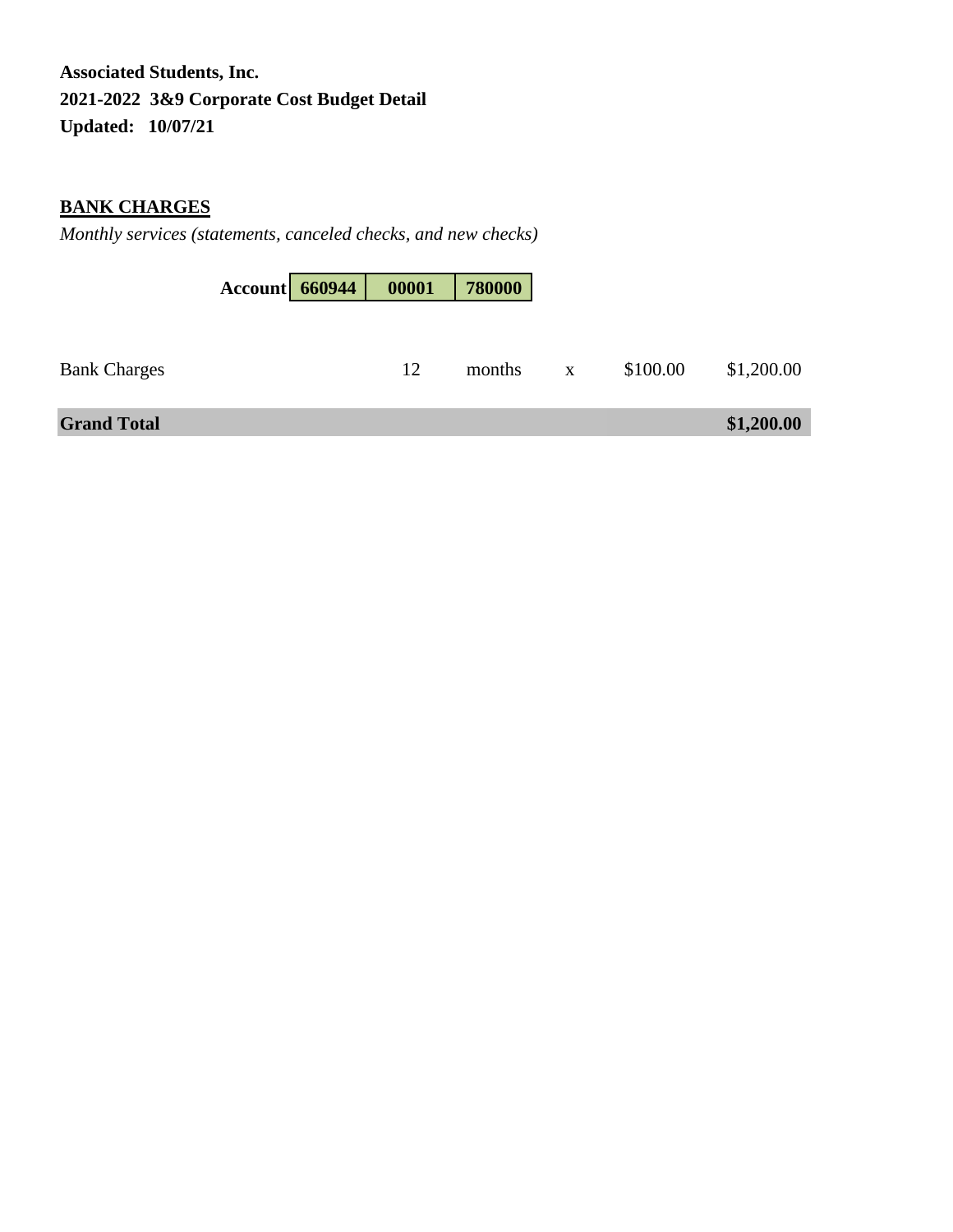#### **OPERATING EXPENSES (SUPPLIES & SERVICES)**

| Account                                             | Supplies and Services                                                                                                                                                                                      | 660830       | 660950 | 00001 |    |                            |
|-----------------------------------------------------|------------------------------------------------------------------------------------------------------------------------------------------------------------------------------------------------------------|--------------|--------|-------|----|----------------------------|
|                                                     | Postage & Freight                                                                                                                                                                                          | 660800       | 660950 | 00001 |    |                            |
|                                                     | Telephone Usage                                                                                                                                                                                            | 604001       | 660950 | 00001 |    |                            |
|                                                     | Telephone Equipment Lease                                                                                                                                                                                  | 604822       | 660950 | 00001 |    |                            |
| University Chargebacks<br>- Telephone Equipment Fee |                                                                                                                                                                                                            | \$<br>334.00 | X      | 12    | \$ | 4,008.00                   |
| - Telephone Usage                                   |                                                                                                                                                                                                            | \$<br>35.00  | X      | 12    | \$ | 420.00                     |
|                                                     |                                                                                                                                                                                                            |              | Total  |       | S  | 4,428.00                   |
| - Postage & Fed Ex (\$25 X 12)                      | Centralizing all phone usage, phone equipment, and postage expenses are centas Administrative costs. Due to<br>usage patterns we were able to reduce projected annual expenses.                            |              |        |       | \$ | 300.00                     |
| - Livescan                                          |                                                                                                                                                                                                            |              |        |       |    |                            |
| Livescan costs for new hires                        |                                                                                                                                                                                                            | \$<br>190.00 | X      | 1     |    | Move to Personne<br>190.00 |
| Office Supplies                                     |                                                                                                                                                                                                            |              |        |       |    |                            |
|                                                     | Office Supplies including pens, pencils, paper clips, envelopes, staplers, staples, scissors, printer cartridges,<br>computer paper, binders, labels, file folders, desk calendars, tape, stationery, etc. |              |        |       |    |                            |
| Summer                                              |                                                                                                                                                                                                            | \$<br>500.00 |        |       |    |                            |
| Fall                                                |                                                                                                                                                                                                            | \$<br>500.00 |        |       |    |                            |
| Spring                                              |                                                                                                                                                                                                            | \$<br>500.00 |        |       | S  | 1,500.00                   |
|                                                     |                                                                                                                                                                                                            |              |        |       |    |                            |

**Grand Total \$ 6,418.00**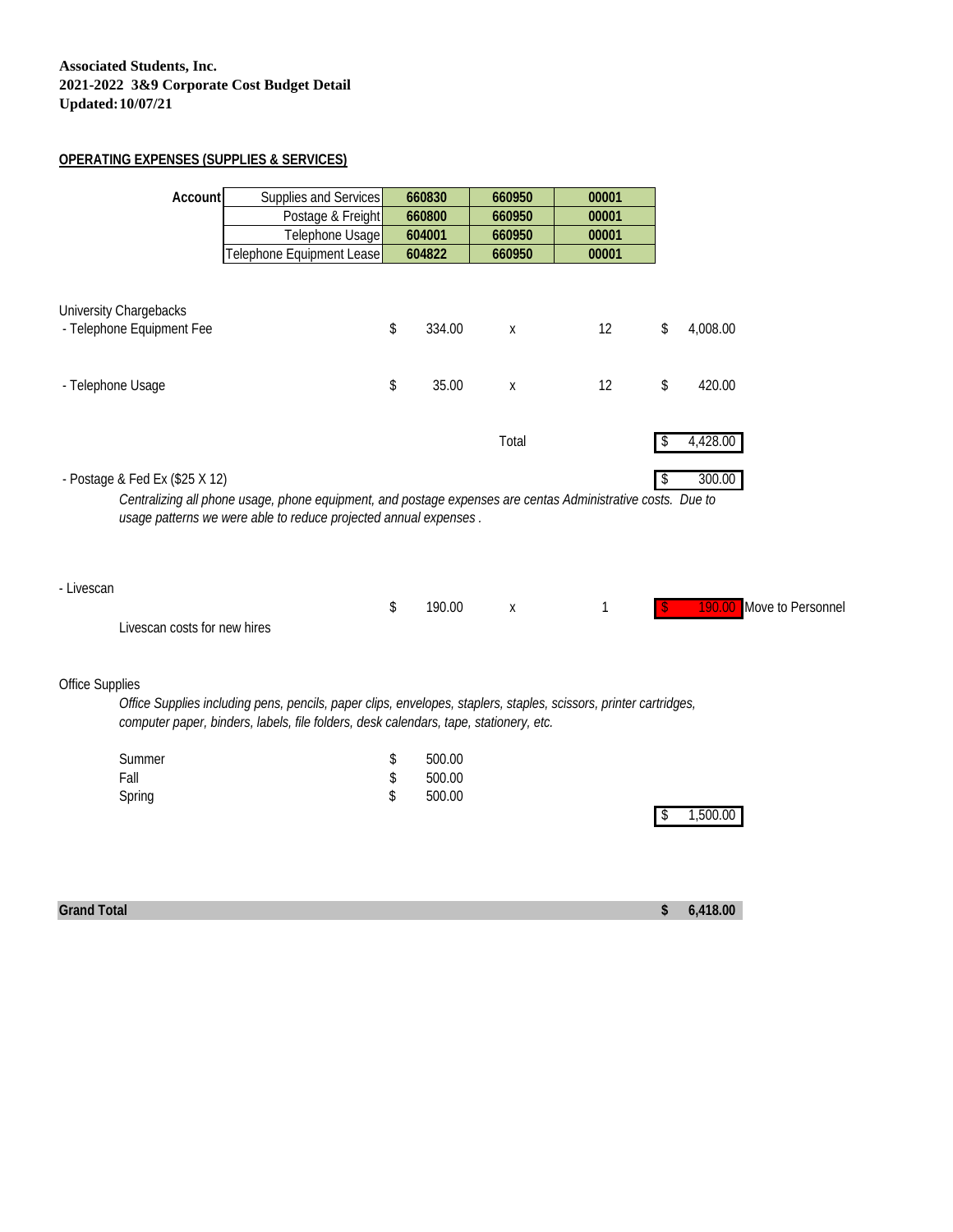#### **OPERATING EXPENSES (SUPPLIES & SERVICES)**

*Office Supplies was removed from this line item as any supplies needed should be allocated to the event they are purchased for.*

|                       | <b>Account</b> | 660830 | 00001    | 783000 |    |          |          |
|-----------------------|----------------|--------|----------|--------|----|----------|----------|
| - Social Media iPhone |                |        | \$125.00 | X      | 12 | S        | 1,500    |
| <b>Grand Total</b>    |                |        |          |        |    | <b>S</b> | 1,500.00 |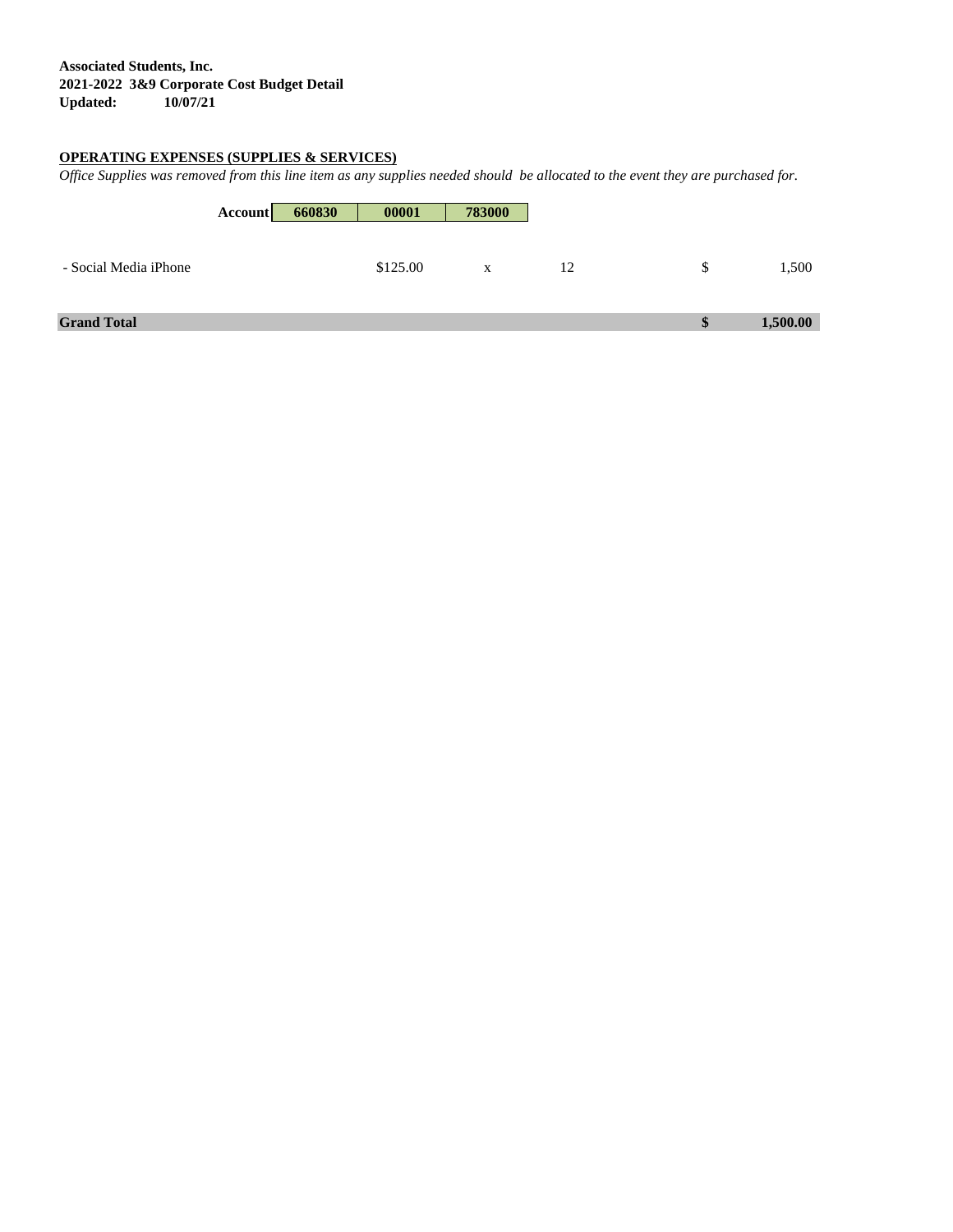### **DUES / SUBS / PUBLICATIONS**

*Professional organizational dues; membership dues; subscriptions to newspapers, publications, magazines, periodicals, newsletters, resource materials, etc.* 

|                                                 | <b>Account</b> | 660950   | 00001 | 780000 |                                  |              |
|-------------------------------------------------|----------------|----------|-------|--------|----------------------------------|--------------|
| <b>Auxiliary Organizations Association Dues</b> |                |          |       |        |                                  | \$<br>550.00 |
| <b>NACAS Dues</b>                               | \$             | 1,330.00 | X     | 3      | (Split between U-SU, ASI, & UAS) | \$<br>443.33 |
| Progressive Business Compliance                 |                |          |       |        |                                  | \$<br>50.00  |
| <b>Grand Total</b>                              |                |          |       |        |                                  | \$1,043.33   |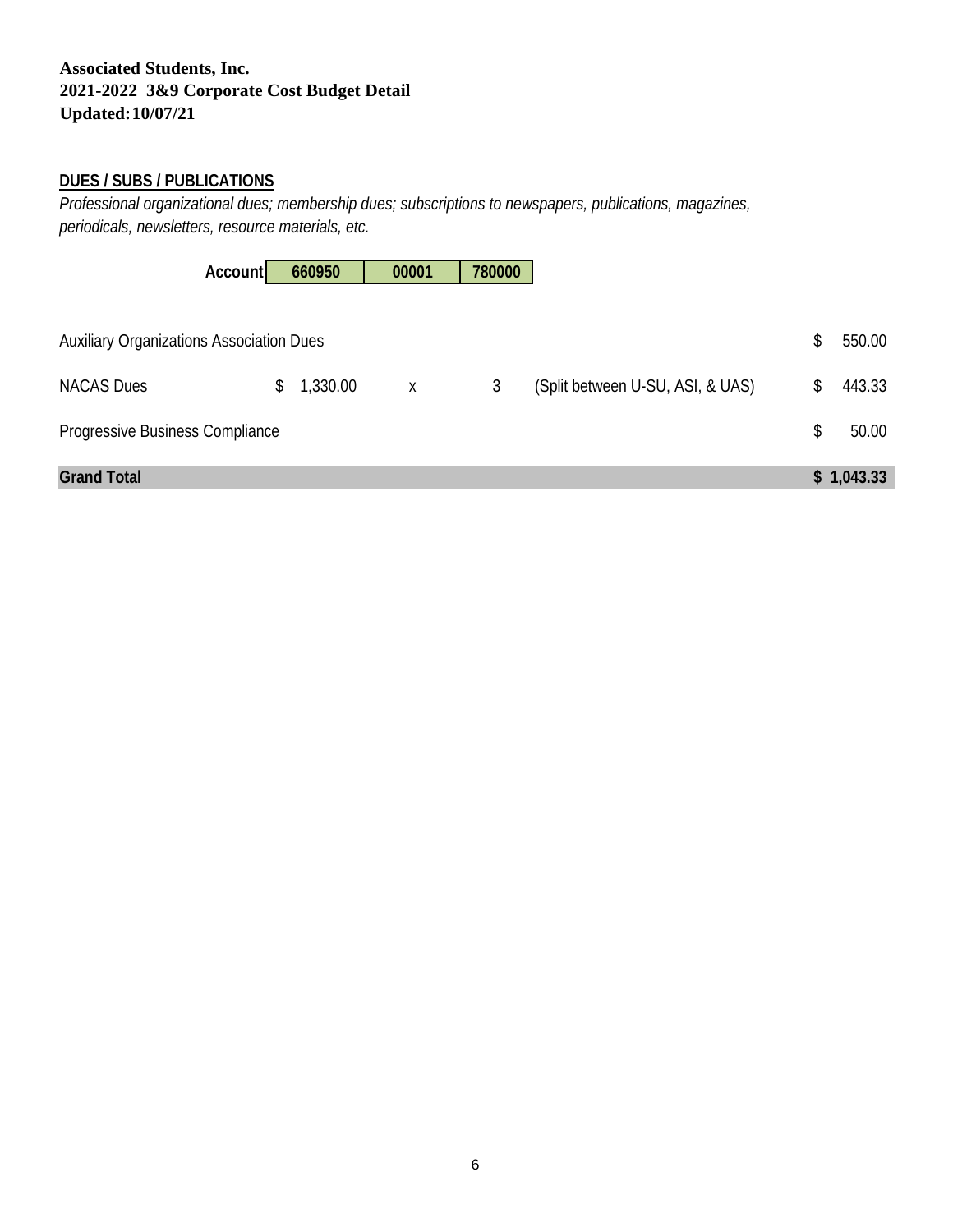#### **DUES/SUBS/PUBLICATIONS**

*Professional organizational dues; membership dues; subscriptions to newspapers, publications, magazines, periodicals, newsletters, resource materials, etc.* 

| Account | 660950 | 00001 | 780000 |
|---------|--------|-------|--------|
|         |        |       |        |

*This line-item address the organizations technology needs via computer purchases, copier and printer rentals.* 

| Licensing and Software           | $\boldsymbol{\mathsf{S}}$ | 25.00    | $\mathbf X$ | $\boldsymbol{\mathsf{S}}$<br>18.60 | $\$\,$       | 465         |
|----------------------------------|---------------------------|----------|-------------|------------------------------------|--------------|-------------|
| Website Redesign                 | \$                        | 1,000.00 | $\mathbf X$ | $\,1$                              | $\$$         | 1,000       |
| Amazon Website Hosting           | \$                        | 160.00   | $\mathbf X$ | 12                                 | $\$$         | 1,920.00    |
| Website Hosting Annual Renewal   | \$                        | 400.00   | $\mathbf X$ | $\,1$                              | \$           | 400         |
| <b>BlueHost Test Server</b>      | \$                        | 500.00   | $\mathbf X$ | $\mathbf{1}$                       | \$           | 500         |
| <b>Website Domaine Renewal</b>   | \$                        | 100.00   | $\mathbf X$ | $\mathbf{1}$                       | \$           | 100         |
| <b>Astute Graphics</b>           | $\mathbb{S}$              | 335.19   | $\mathbf X$ | $\mathbf{2}$                       | \$           | 670         |
| Later                            | $\mathbb{S}$              | 290.00   | $\mathbf X$ | $\,1$                              | $\mathbb{S}$ | 290.00      |
| <b>NASPA Renewal Dues</b>        | $\boldsymbol{\mathsf{S}}$ | 250.00   |             | $\mathbf{1}$                       | $\mathbb{S}$ | 250.00      |
| Shutterstock                     | \$                        | 1,649.00 |             | $\mathbf{1}$                       | $\$$         | 1,649.00    |
| Envato (Graphics)                | $\$$                      | 1,250.00 |             | $\mathbf{1}$                       | $\$$         | 1,250.00    |
| Drop Box (Graphics)              | \$                        | 959.88   |             | $\mathbf{1}$                       | $\$$         | 959.88      |
| <b>Suitcase TeamSync Pricing</b> | \$                        | 432.00   |             | $\mathbf{1}$                       | $\$$         | 432.00      |
| <b>AIGA</b> Subscription         | \$                        | 250.00   |             | $\mathbf{1}$                       | \$           | 250.00      |
| Amazon Prime Membership Fee      | \$                        | 75.00    |             | $\mathbf{1}$                       | \$           | 75.00       |
| ACUI Steal this Idea entries fee | \$                        | 500.00   |             | $\mathbf{1}$                       | $\$$         | 500.00      |
| MailChimp                        | \$                        | 14.99    |             | 12                                 | $\$$         | 179.88      |
| <b>Grand Total</b>               |                           |          |             |                                    |              | \$10,891.14 |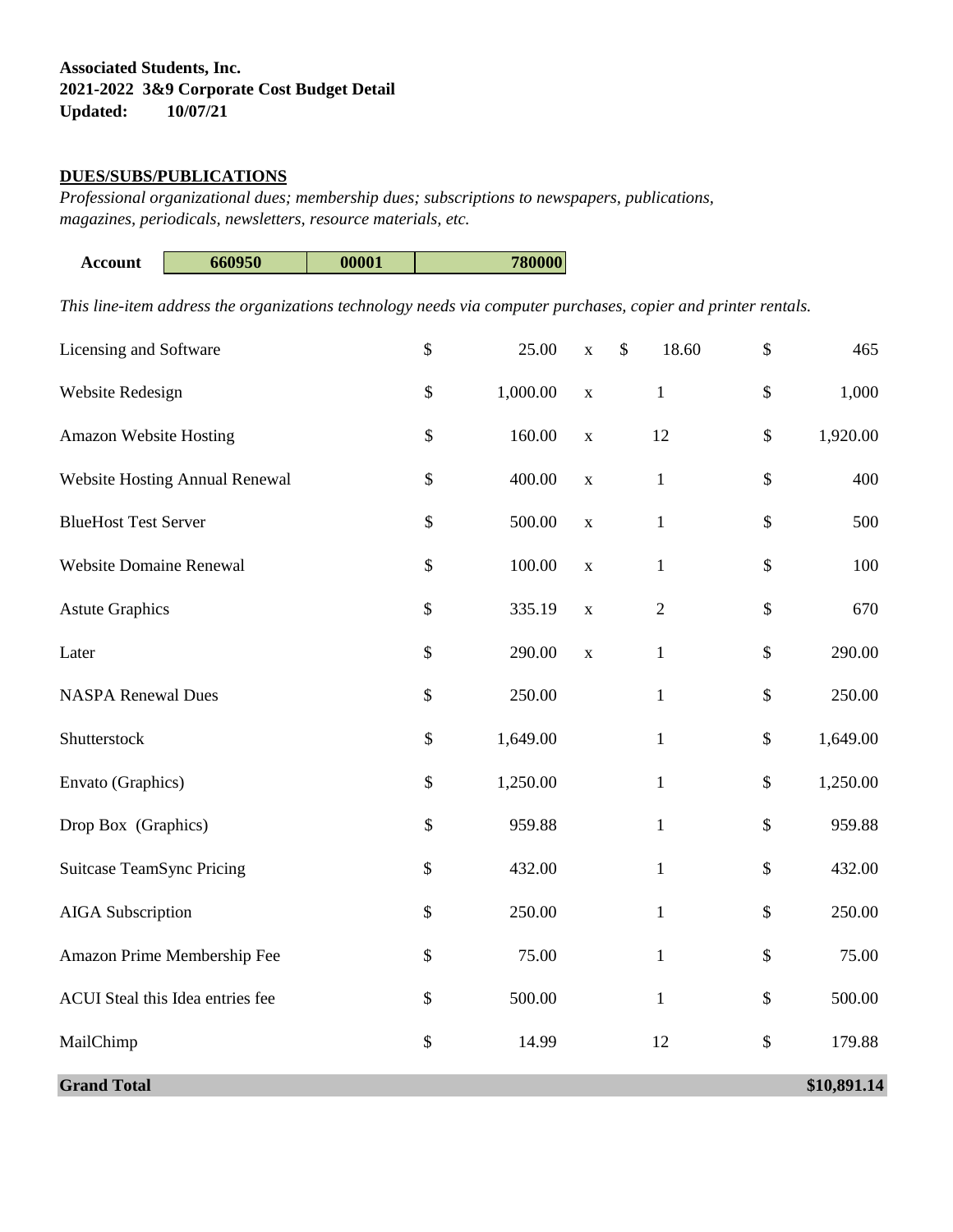### **CS-ACCOUNTING**

**Account 613930 00001 780000**

| University Chargebacks for Accounting Services<br>- Accounting Services $(\$14,821.70 X 4)$ | \$59,286.80 |
|---------------------------------------------------------------------------------------------|-------------|
| <b>Grand Total</b>                                                                          | \$59,286.80 |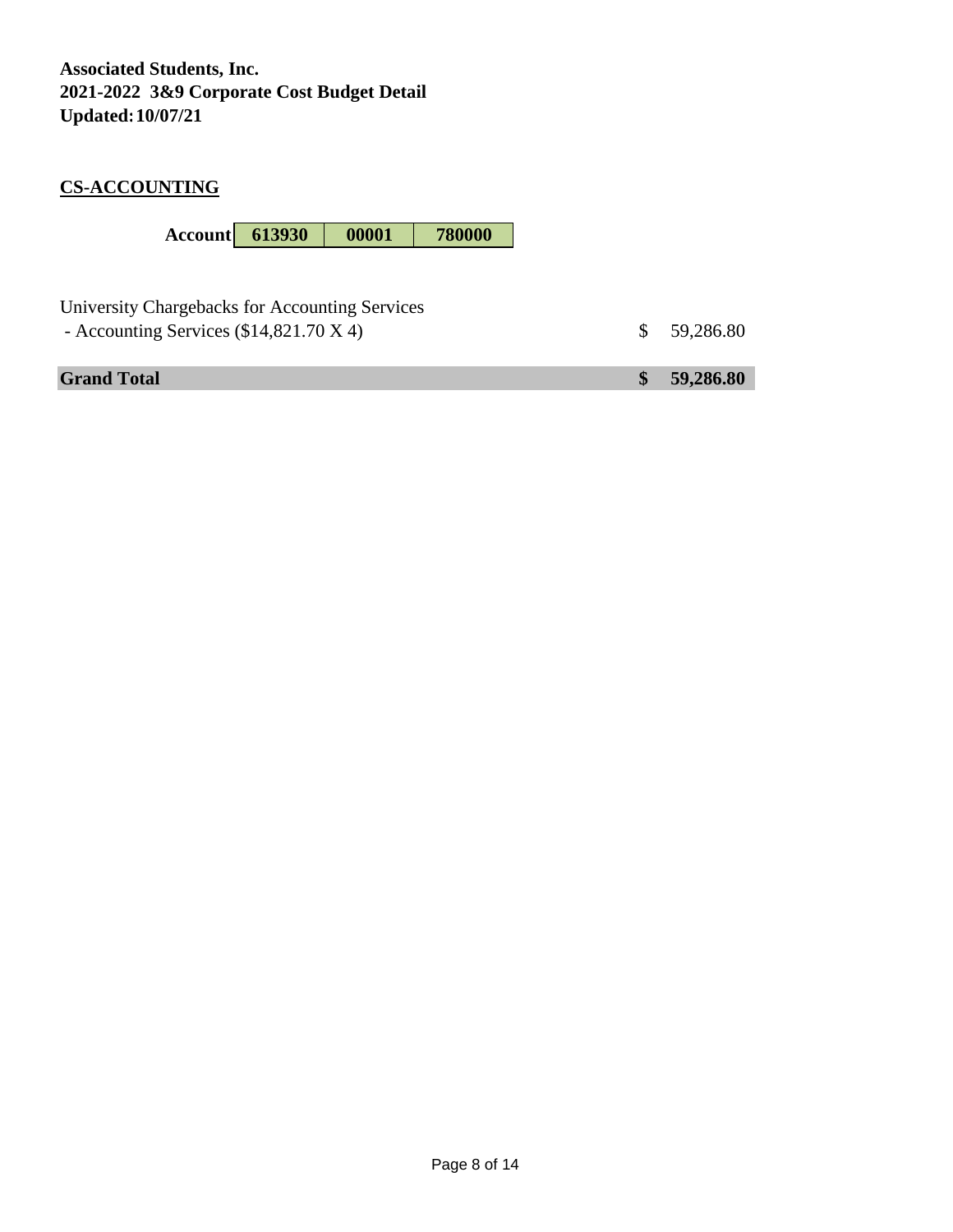### **CS-AUDITING SERVICES**

**Account 613804 00001 780000**

| 20,900.00<br>Audit Firm - CohnReznick<br>\$<br>CSU & IRS required external annual audit and prepration financial<br>statements.<br>\$<br>2,900.00<br>Tax Services and CSULA Processing Fee<br>Cost to annualy file and prepare our coporprate taxes with the IRS<br><b>Actuarial Services</b><br>\$<br>2,340.00<br>\$<br>1,093.00<br><b>CSU Annual Auxiliary Audit Assessment</b><br><b>Grand Total</b><br>\$<br>27,233.00 |  | 2021-22 |
|----------------------------------------------------------------------------------------------------------------------------------------------------------------------------------------------------------------------------------------------------------------------------------------------------------------------------------------------------------------------------------------------------------------------------|--|---------|
|                                                                                                                                                                                                                                                                                                                                                                                                                            |  |         |
|                                                                                                                                                                                                                                                                                                                                                                                                                            |  |         |
|                                                                                                                                                                                                                                                                                                                                                                                                                            |  |         |
|                                                                                                                                                                                                                                                                                                                                                                                                                            |  |         |
|                                                                                                                                                                                                                                                                                                                                                                                                                            |  |         |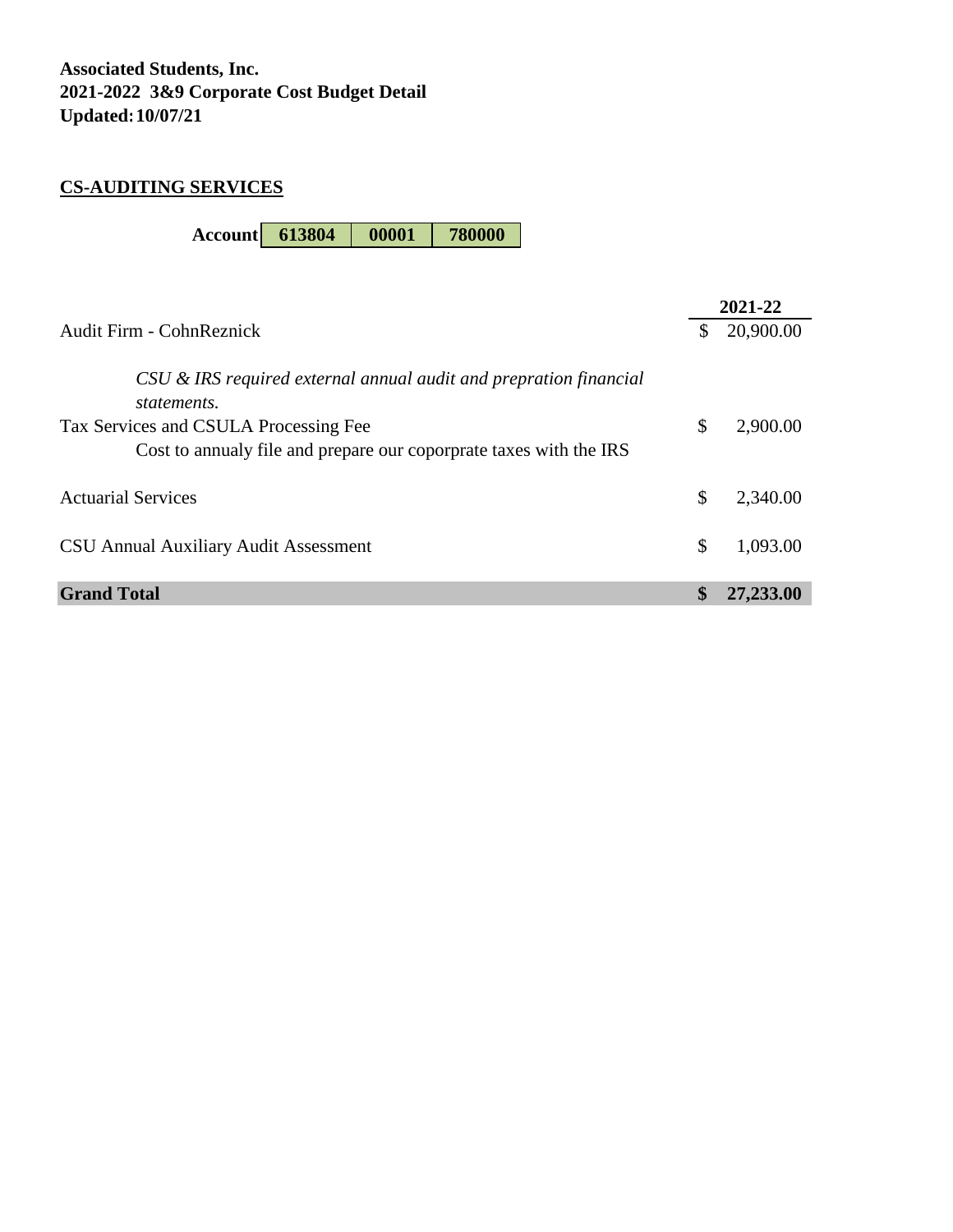# **CS-Fee Collection Services**

| Account                        |              | 613932                   | 00001  | 780000   |
|--------------------------------|--------------|--------------------------|--------|----------|
|                                |              |                          |        |          |
|                                |              |                          |        |          |
|                                |              |                          |        |          |
| <b>Fee Collection Services</b> | \$           | $\overline{\phantom{a}}$ | Summer |          |
|                                | $\mathbb{S}$ | 5,605.45 Fall            |        | Semester |
|                                | \$           | $\overline{\phantom{a}}$ | Winter |          |
|                                |              | \$5,016.51               | Spring | Semester |
|                                |              |                          |        |          |
| <b>Grand Total</b>             |              |                          |        |          |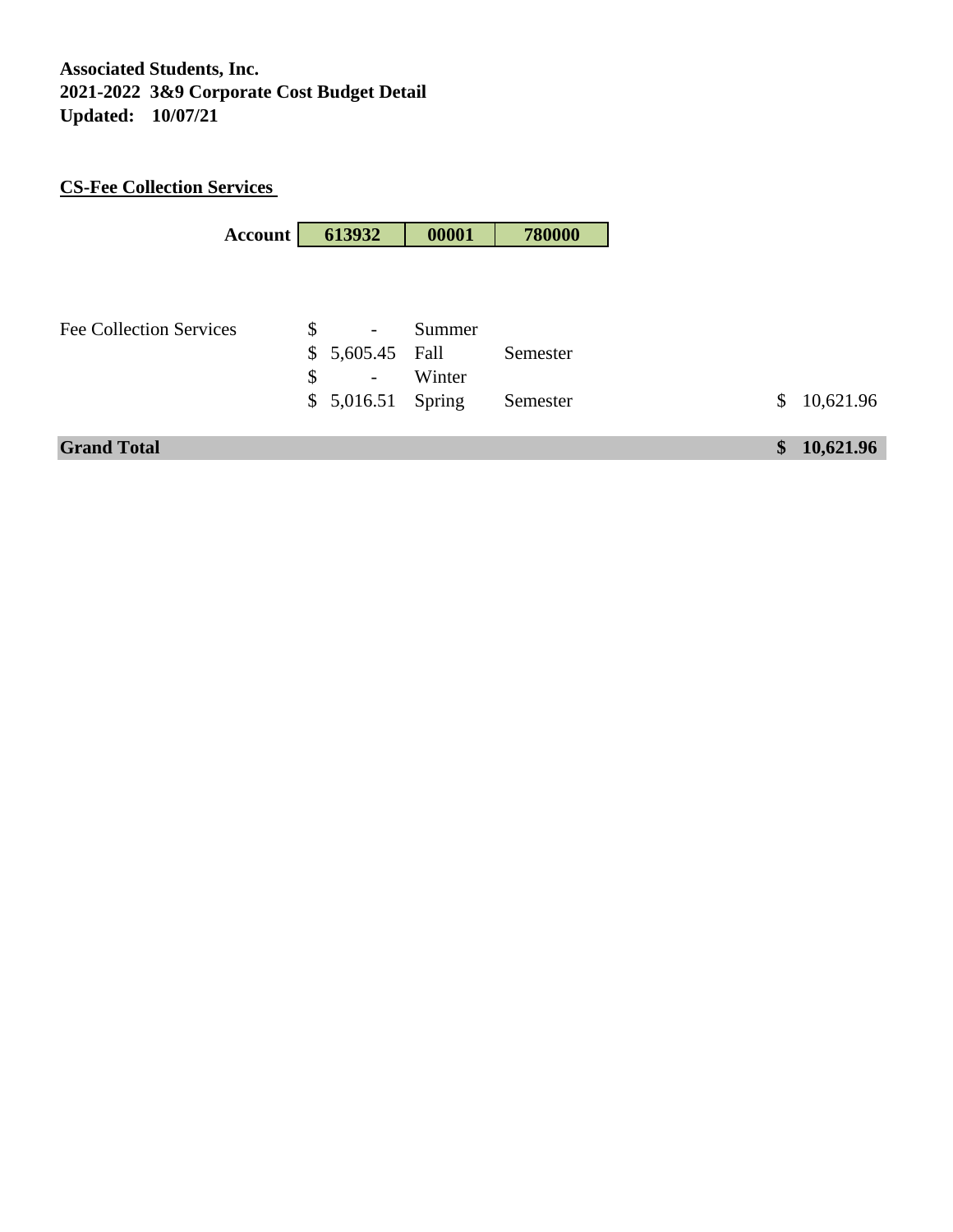## **INSURANCE**

*Cost of insurance related to specific activities/programs. Other organizational insurance.*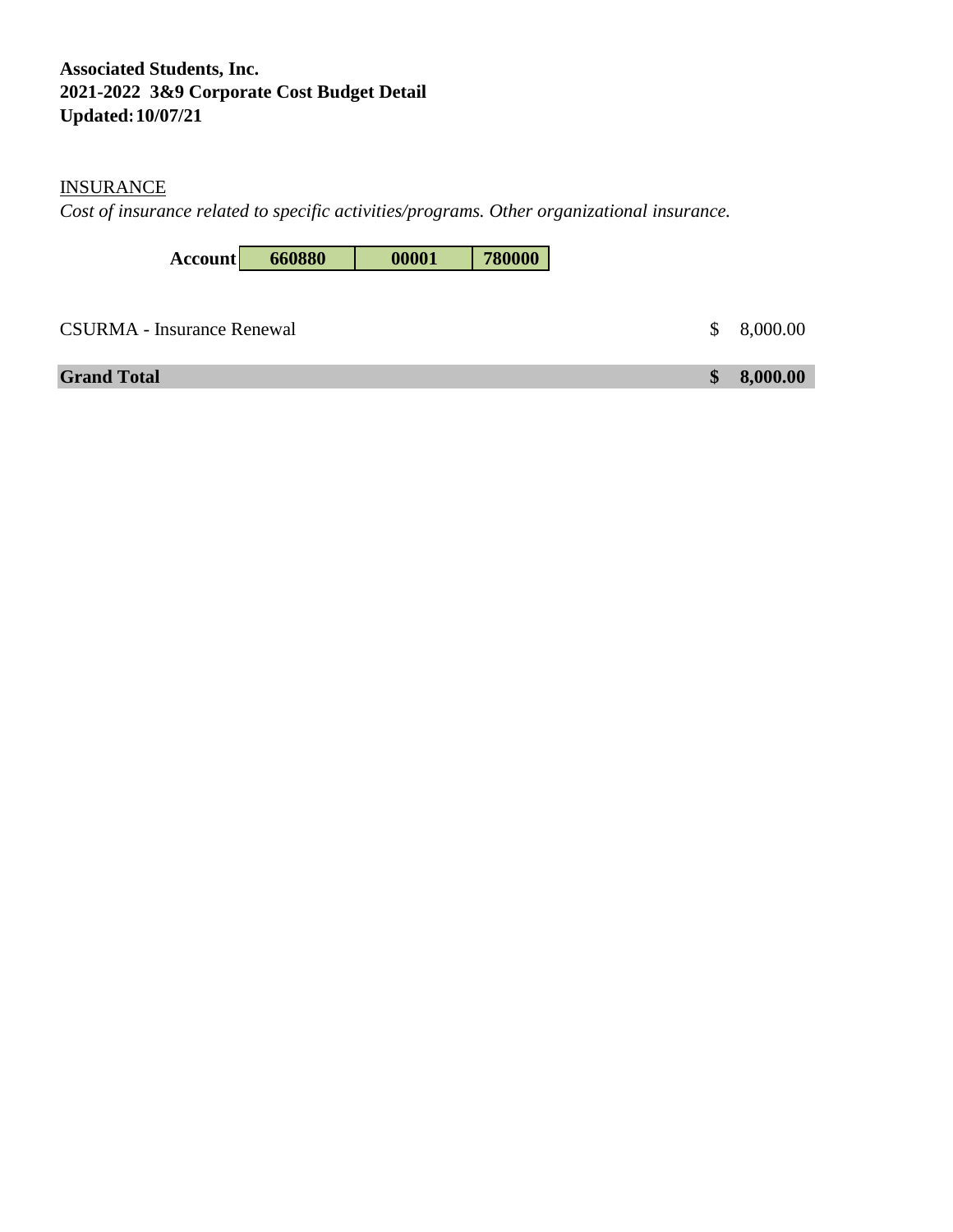### **LEGAL SERVICES- Litigation Cost**

**Account 660810 00001 780000** Legal Services  $\qquad \qquad$  5,000.00 **Grand Total \$ 5,000.00**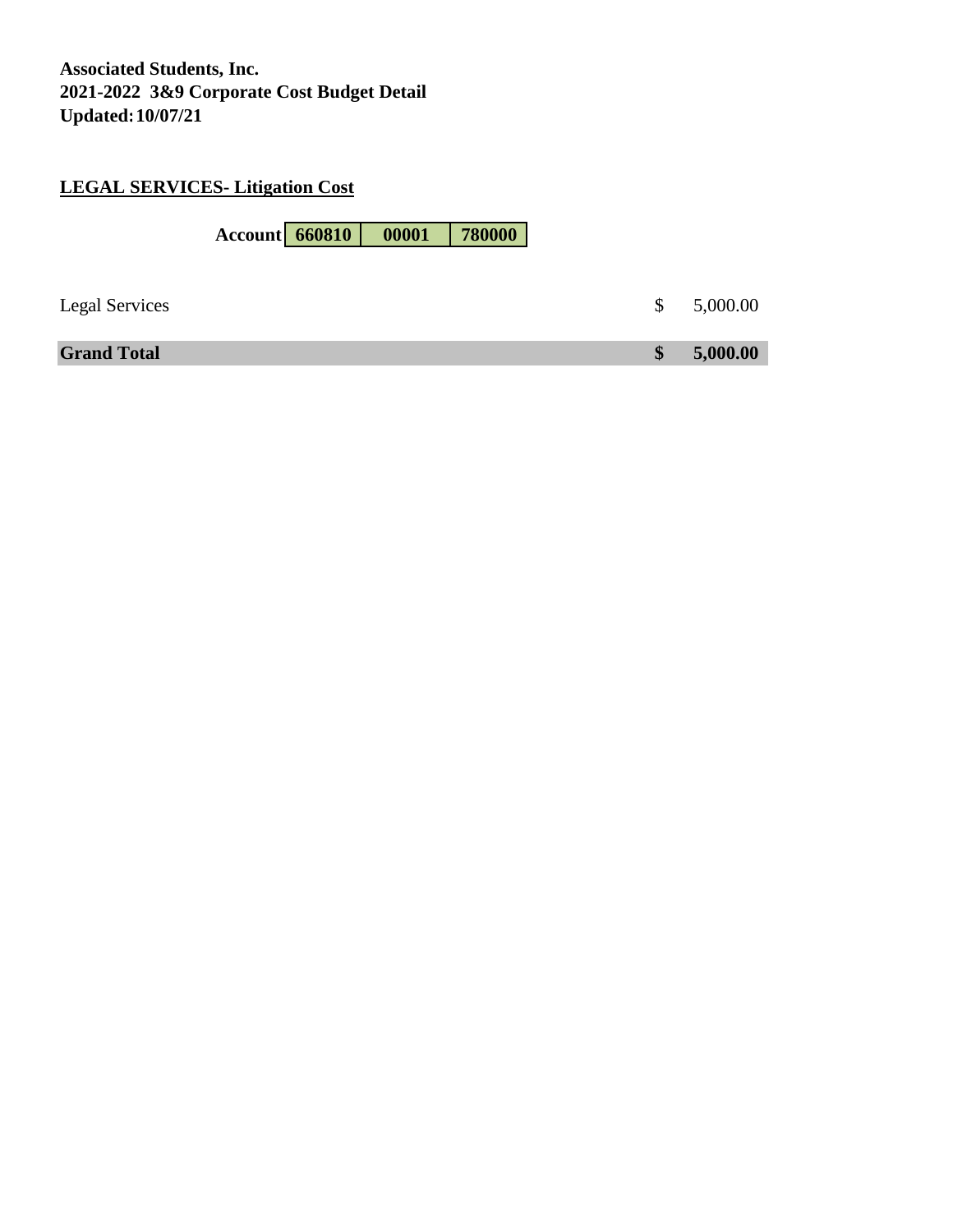## **LEASE EQUIPMENT/TECHNOLOGY**

*This line-item address the organizations technology needs via computer purchases, copier and printer rentals.* 



#### **University Chargebacks**

- Tech Support from Educational Technology Support (ETS)  $$ 4,000$ 

**Grand Total \$4,000.00**